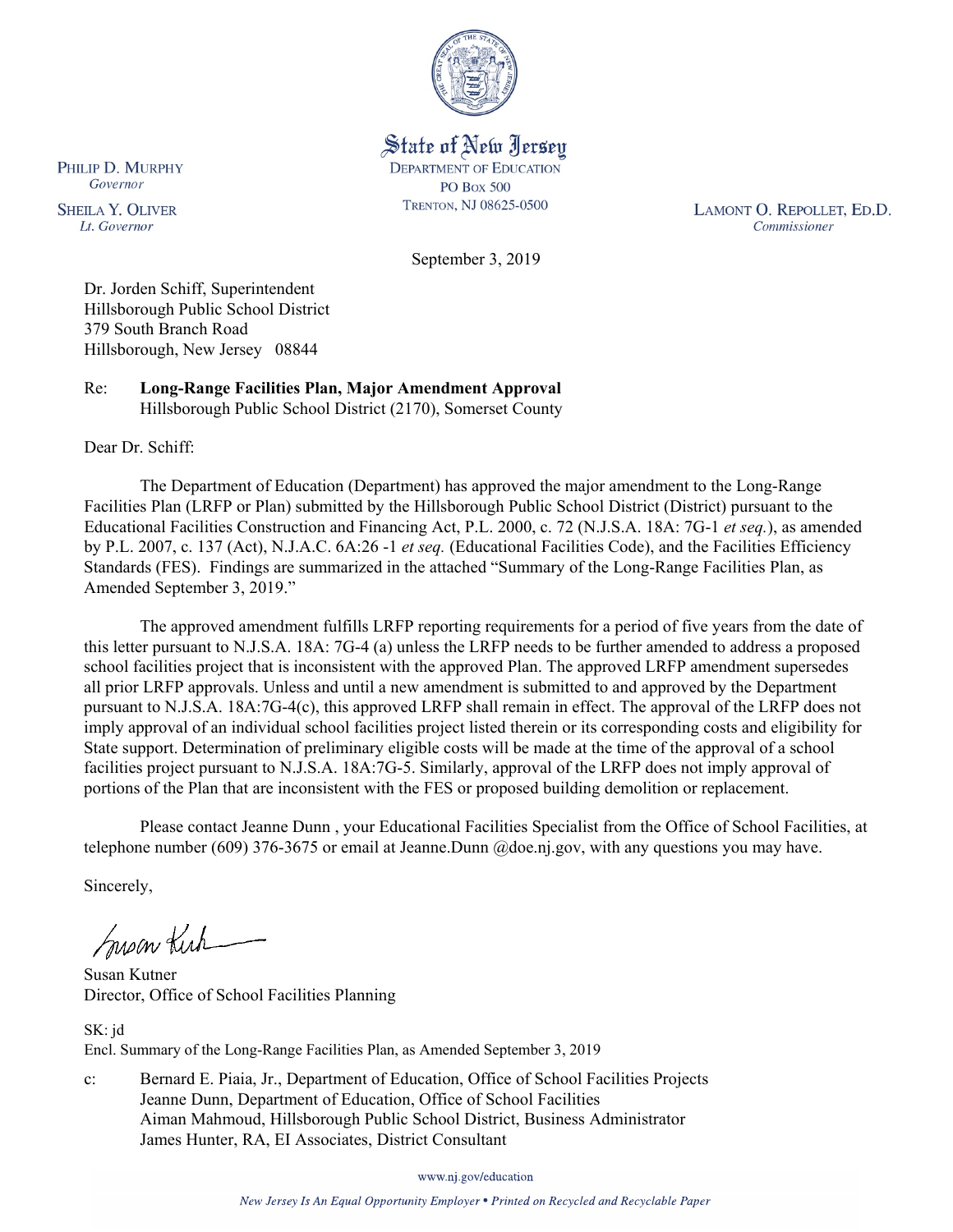# **Hillsborough Public School District (2170) Summary of the Long-Range Facilities Plan, as Amended September 3, 2019**

The Department of Education (Department) has completed its review of the major amendment to the Long-Range Facilities Plan (LRFP or Plan) submitted by the Hillsborough Public School District (District) pursuant to the Educational Facilities Construction and Financing Act, P.L. 2000, c. 72 (N.J.S.A. 18A: 7G-1 *et seq.*), as amended by P.L. 2007, c. 137 (Act), N.J.A.C. 6A:26-1 et seq. (Educational Facilities Code), and the Facilities Efficiency Standards (FES).

The following provides a summary of the District's approved amended LRFP. The summary is based on the standards set forth in the Act, the Educational Facilities Code, the FES, District-reported information in the Department's LRFP reporting system, and supporting documentation. The referenced reports in *italic* text are standard reports available on the Department's LRFP website.

### **1. Inventory Overview**

The District is classified as a Regular Operating District (ROD) for funding purposes. It provides services for students in grades PK-12.

The District identified existing and proposed schools, sites, buildings, rooms, and site amenities in its LRFP. Table 1 lists the number of existing and proposed district schools, sites, and buildings. Detailed information can be found in the *School Asset Inventory Report* and the *Site Asset Inventory Report.*

**As directed by the Department, school facilities projects that have received initial approval by the Department and have been approved by the voters, if applicable, are represented as "existing" in the LRFP.** Approved projects that include new construction and/or the reconfiguration/reassignment of existing program space are as follows: n/a.

|  |  | Table 1: Number of Schools, School Buildings, and Sites |  |
|--|--|---------------------------------------------------------|--|
|--|--|---------------------------------------------------------|--|

|                                              | <b>Existing</b> | <b>Proposed</b> |
|----------------------------------------------|-----------------|-----------------|
| Number of Schools (assigned DOE school code) |                 |                 |
| Number of School Buildings <sup>1</sup>      |                 | 10              |
| Number of Non-School Buildings <sup>2</sup>  | - 4             |                 |
| Number of Vacant Buildings                   |                 |                 |
| Number of Sites                              | 10              | 10              |

*1 Includes district-owned buildings and long-term leases serving students in district-operated programs 2 Includes occupied district-owned buildings not associated with a school, such as administrative or utility buildings*

Based on the existing facilities inventory submitted by the District:

- Schools using leased buildings (short or long-term):  $n/a$
- Schools using temporary classroom units (TCUs), excluding TCUs supporting construction: Proposed: Amsterdam ES, Hillsboro ES, Hillsboro MS, Triangle ES, Sunnymead ES, Woods Road ES; for TCUs to contain SGIs.
- Vacant/unassigned school buildings: n/a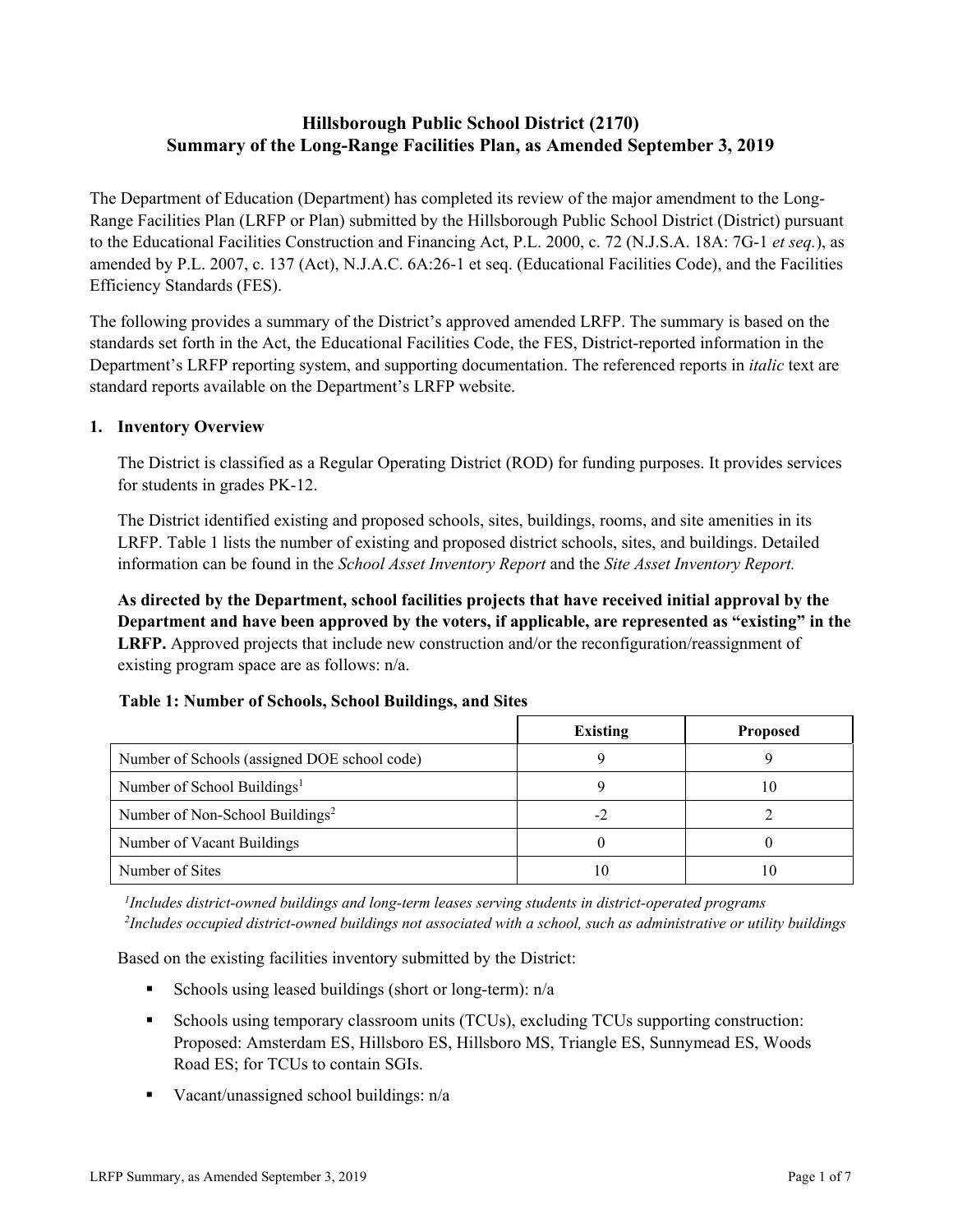**FINDINGS** The Department has determined that the proposed inventory is adequate for approval of the District's LRFP amendment. However, the LRFP determination does not imply approval of an individual school facilities project listed within the LRFP; the District must submit individual project applications for project approval.

## **2. District Enrollments**

The District determined the number of students, or "proposed enrollments," to be accommodated for LRFP planning purposes on a district-wide basis and in each school.

The Department minimally requires the submission of a standard cohort-survival projection using historic enrollment data from the Application for School State Aid (ASSA) or NJ Smart. The cohort-survival method projection method forecasts future students based upon the survival of the existing student population as it moves from grade to grade. A survival ratio of less than 1.00 indicates a loss of students, while a survival ratio of more than 1.00 indicates the class size is increasing. For example, if a survival ratio tracking first to second grade is computed to be 1.05, the grade size is increasing by 5% from one year to the next. The cohort-survival projection methodology works well for communities with stable demographic conditions. Atypical events impacting housing or enrollments, such as an economic downturn that halts new housing construction or the opening of a charter or private school, typically makes a cohort-survival projection less reliable.

#### **Proposed enrollments are based on a standard cohort-survival enrollment projection.**

Adequate supporting documentation was submitted to the Department to justify the proposed enrollments. Table 2 provides a comparison of existing and projected enrollments. All totals include special education students.

|                              | <b>Existing Enrollments</b><br>2018-19 | <b>District Proposed Enrollments</b> |
|------------------------------|----------------------------------------|--------------------------------------|
| <b>Grades</b>                |                                        | 2023-24                              |
| PK (excl. private providers) | 46                                     | 64                                   |
| Grades K-5                   | 3,262                                  | 2,872                                |
| Grades 6-8                   | 1,799                                  | 1,890                                |
| Grades 9-12                  | 2,313                                  | 2,414                                |
| <b>Totals K-12</b>           | 7,374                                  | 7,176                                |

#### **Table 2: Enrollments**

**FINDINGS** The Department has determined the District's proposed enrollments to be acceptable for approval of the District's LRFP amendment. The Department will require a current enrollment projection at the time an application for a school facilities project is submitted incorporating the District's most recent enrollments in order to verify that the LRFP's planned capacity is appropriate for the updated enrollments.

#### **3. District Practices Capacity**

Based on information provided in the room inventories, *District Practices Capacity* was calculated for each school building to determine whether adequate capacity is proposed for the projected enrollments based on district scheduling and class size practices. The capacity totals assume instructional buildings can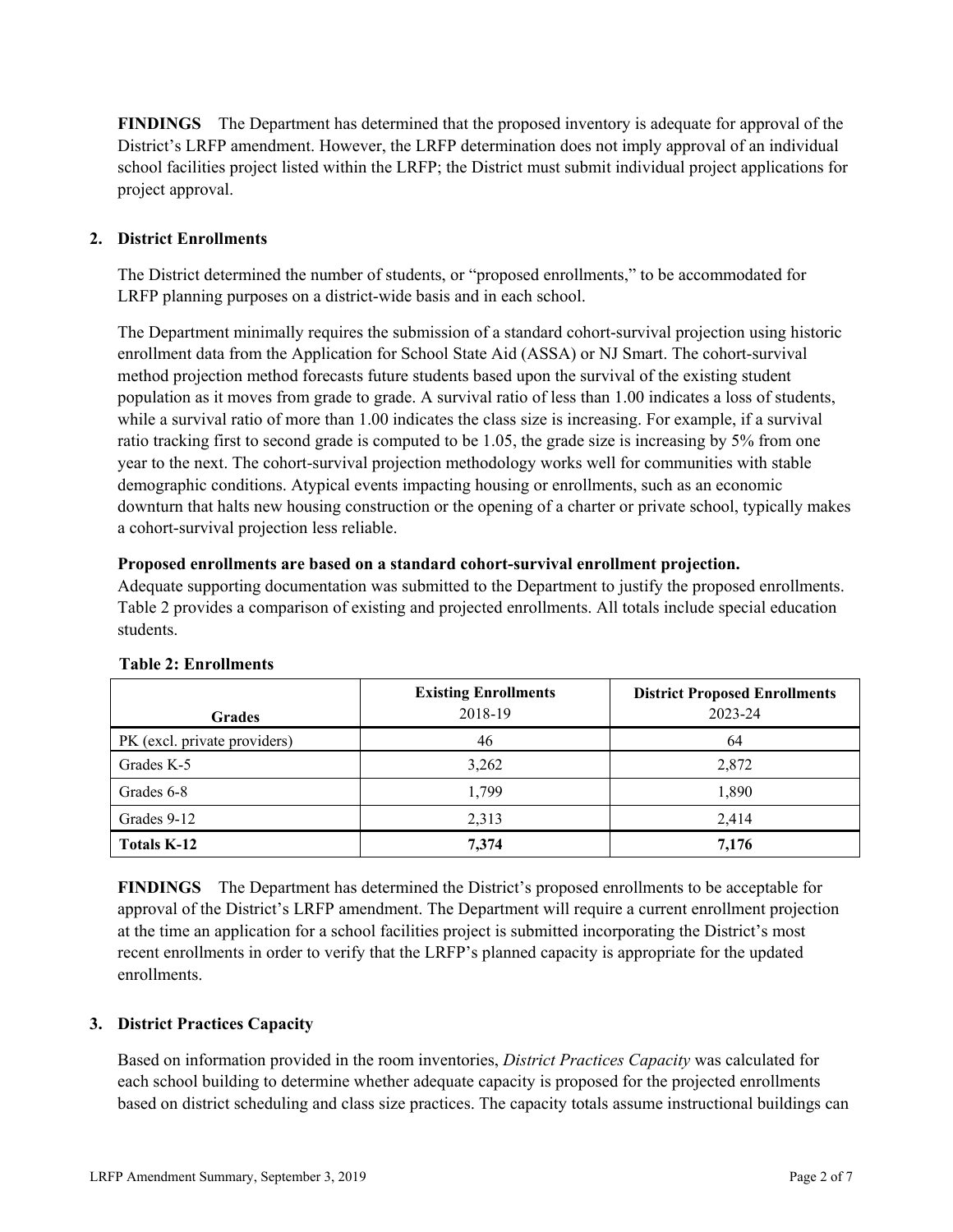be fully utilized regardless of school sending areas, transportation, and other operational issues. The calculations only consider district-owned buildings and long-term leases; short term leases and temporary buildings are excluded. A capacity utilization factor of 90% for classrooms serving grades K-8 and 85% for classrooms serving grades 9-12 is applied in accordance with the FES. No capacity utilization factor is applied to preschool classrooms.

In certain cases, districts may achieve adequate District Practices Capacity to accommodate enrollments but provide inadequate square feet per student in accordance with the FES, resulting in educational adequacy issues and "Unhoused Students." Unhoused students are considered in the "Functional Capacity" calculations used to determine potential State support for school facilities projects and are analyzed in Section 4.

Table 3 provides a summary of proposed enrollments and existing and proposed District-wide capacities. Detailed information can be found in the LRFP website reports titled *FES and District Practices Capacity Report, Existing Rooms Inventory Report, and Proposed Rooms Inventory Report.*

| <b>Grades</b>          | <b>Proposed</b><br><b>Enrollments</b> | <b>Existing</b><br><b>District</b><br><b>Practices</b><br>Capacity | <b>Existing</b><br>Deviation* | <b>Proposed</b><br><b>District</b><br><b>Practices</b><br>Capacity | Proposed<br>Deviation* |
|------------------------|---------------------------------------|--------------------------------------------------------------------|-------------------------------|--------------------------------------------------------------------|------------------------|
| Elementary (PK-5)      | 2,936                                 | 3,458.00                                                           | 522.00                        | 3,478.00                                                           | 542.00                 |
| Middle $(6-8)$         | 1,890                                 | 2,021.00                                                           | 131.00                        | 2,021.00                                                           | 131.00                 |
| High $(9-12)$          | 2,414                                 | 2,264.00                                                           | $-150.00$                     | 2,264.00                                                           | $-150.00$              |
| <b>District Totals</b> | 7,240                                 | 7,743.00                                                           | 504.00                        | 7,763.00                                                           | 523                    |

**Table 3: District Practices Capacity Analysis**

*\* Positive numbers signify surplus capacity; negative numbers signify inadequate capacity. Negative values for District Practices capacity are acceptable for approval if proposed enrollments do not exceed 100% capacity utilization.*

Considerations:

- Based on the proposed enrollments and existing room inventories, the District is projected to have inadequate capacity for the following grade groups, assuming all school buildings can be fully utilized: n/a
- Adequate justification has been provided by the District if the proposed capacity for a school significantly deviates from the proposed enrollments. Generally, surplus capacity is acceptable for LRFP approval if additional capacity is not proposed through new construction.

**FINDINGS**The Department has determined that proposed District capacity, in accordance with the proposed enrollments, is adequate for approval of the District's LRFP amendment. The Department will require a current enrollment projection at the time an application for a school facilities project is submitted, incorporating the District's most recent Fall Enrollment Report, in order to verify that the LRFP's planned capacity meets the District's updated enrollments.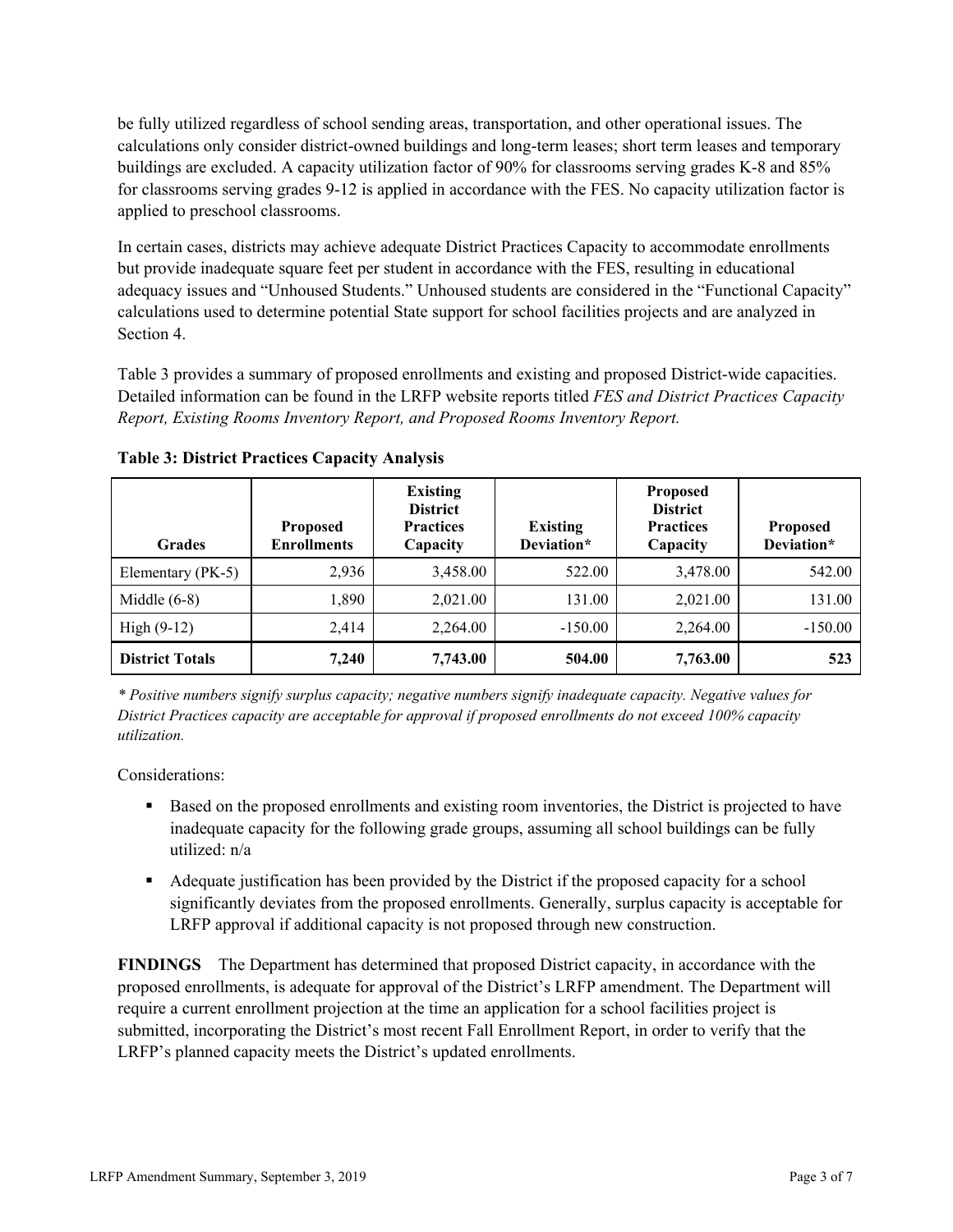### **4. New Construction Funding Eligibility**

*Functional Capacity* was calculated and compared to the proposed enrollments to provide a preliminary estimate of Unhoused Students and new construction funding eligibility.

*Functional Capacity* is the adjusted gross square footage of a school building *(total gross square feet minus excluded space)* divided by the minimum area allowance per full-time equivalent student for the grade level contained therein. *Unhoused Students* is the number of students projected to be enrolled in the District that exceeds the Functional Capacity of the District's schools pursuant to N.J.A.C. 6A:26-2.2(c). *Excluded Square Feet* includes (1) square footage exceeding the FES for any pre-kindergarten, kindergarten, general education, or self-contained special education classroom; (2) grossing factor square footage *(corridors, stairs, mechanical rooms, etc.)* that exceeds the FES allowance, and (3) square feet proposed to be demolished or discontinued from use. Excluded square feet may be revised during the review process for individual school facilities projects.

Table 4 provides a preliminary assessment of the Functional Capacity, Unhoused Students, and Estimated Maximum Approved Area for Unhoused Students for each FES grade group. The calculations exclude temporary facilities and short-term leased buildings. School buildings proposed for whole or partial demolition or reassignment to a non-school use are excluded from the calculations pending project application review. If a building is proposed to be reassigned to a different school, the square footage is applied to the proposed grades after reassignment. Buildings that are not assigned to a school are excluded from the calculations. In addition, only preschool students eligible for state funding (former ECPA students) are included. Detailed information concerning the calculations can be found in the *Functional Capacity and Unhoused Students Report* and the *Excluded Square Footage Report.*

|                                                | $PK/K-5$ | $6 - 8$   | $9-12$   | <b>Total</b> |
|------------------------------------------------|----------|-----------|----------|--------------|
| PK Eligible Students/K-12 Proposed Enrollments | 2,936    | 1,890     | 2414     |              |
| FES Area Allowance (SF/student)                | 125.00   | 134.00    | 151.00   |              |
| <b>Prior to Completion of Proposed Work:</b>   |          |           |          |              |
| <b>Existing Gross Square Feet</b>              | 375,262  | 229,392   | 314,615  | 919,269      |
| Adjusted Gross Square Feet                     | 366,871  | 227,717   | 308,483  | 903,071      |
| <b>Adjusted Functional Capacity</b>            | 2,919.00 | 1,715.00  | 2,043.00 |              |
| Unhoused Students                              | 17.00    | 175.00    | 371.00   |              |
| Est. Max. Area for Unhoused Students           | 2,125.00 | 23,507.00 | 56,031   |              |
| <b>After Completion of Proposed Work:</b>      |          |           |          |              |
| Gross Square Feet                              | 385,370  | 229,692   | 314,615  | 929,677      |
| New Gross Square Feet                          | $\theta$ | $\theta$  | $\theta$ | $\theta$     |
| Adjusted Gross Square Feet                     | 366,871  | 227,717   | 308,483  | 903,071      |
| <b>Functional Capacity</b>                     | 2,919.00 | 1,715.00  | 2,043.00 |              |
| Unhoused Students after Construction           | 18.00    | 175.00    | 371.00   |              |
| Est. Max. Area Remaining                       | 2,250.00 | 23,507.00 | 56,031   |              |

**Table 4: Estimated Maximum Approved Area for Unhoused Students**

Facilities used for non-instructional or non-educational purposes are ineligible for State support under the Act. However, projects for such facilities shall be reviewed by the Department to determine whether they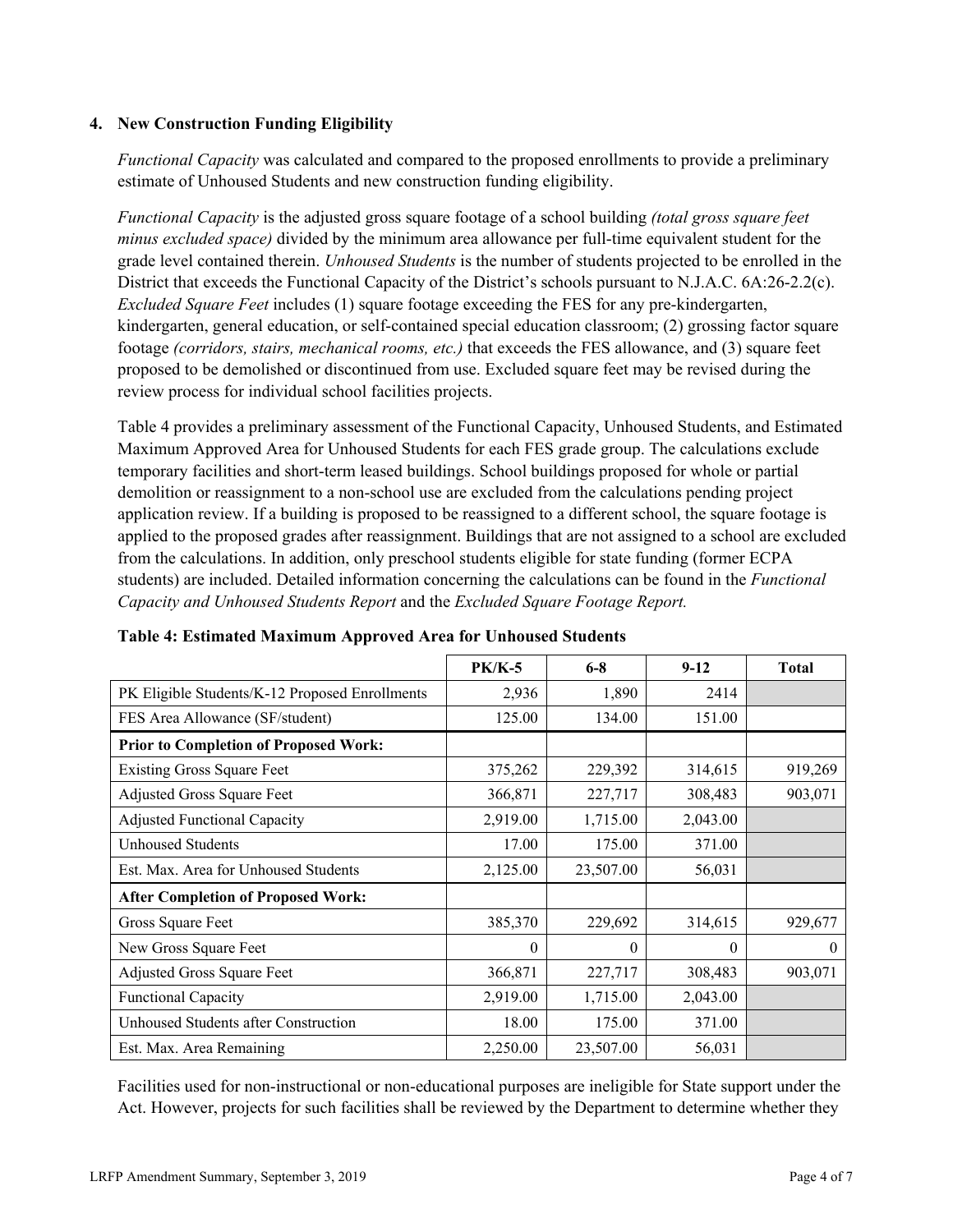are consistent with the District's LRFP and whether the facility, if it is to house students (full or part time) conforms to educational adequacy requirements. These projects shall conform to all applicable statutes and regulations.

Estimated costs represented in the LRFP by the District are for capital planning purposes only. The estimates are not intended to represent preliminary eligible costs or final eligible costs of approved school facilities projects.

Considerations:

- The District does not have approved projects pending completion, as noted in Section 1, that impact the Functional Capacity calculations.
- The Functional Capacity calculations *exclude* square feet proposed for demolition or discontinuation for the following FES grade groups and school buildings pending a feasibility study and project review: n/a.
- Based on the preliminary assessment, the District has Unhoused Students prior to the completion of proposed work for the following FES grade groups: PK-5, 6-8, 9-12.
- New construction is proposed for the following FES grade groups:  $n/a$ .
- **Proposed new construction exceeds the estimated maximum area allowance for Unhoused** Students prior to the completion of the proposed work for the following grade groups: n/a.
- The District, based on the preliminary LRFP assessment, will have Unhoused Students after completion of the proposed LRFP work. If the District is projected to have Unhoused Students, adequate justification has been provided to confirm educational adequacy in accordance with Section 6 of this determination.

**FINDINGS** Functional Capacity and Unhoused Students calculated in the LRFP are preliminary estimates. Preliminary Eligible Costs (PEC) and Final Eligible Costs (FEC) will be included in the review process for specific school facilities projects. A feasibility study undertaken by the District is required if building demolition or replacement is proposed per N.J.A.C. 6A:26-2.3(b)(10).

## **5. Proposed Work**

The District assessed program space, capacity, and physical plant deficiencies to determine corrective actions. Capital maintenance, or *"system actions,"* address physical plant deficiencies due to operational, building code, and /or life cycle issues. Inventory changes, or *"inventory actions,*" add, alter, or eliminate sites, site amenities, buildings, and/or rooms.

The Act (N.J.S.A. 18A:7G-7b) provides that all school facilities shall be deemed suitable for rehabilitation unless a pre-construction evaluation undertaken by the District demonstrates to the satisfaction of the Commissioner that the structure might pose a risk to the safety of the occupants even after rehabilitation or that rehabilitation is not cost-effective. Pursuant to N.J.A.C. 6A:26-2.3(b)(10), the Commissioner may identify school facilities for which new construction is proposed in lieu of rehabilitation for which it appears from the information presented that new construction is justified, provided, however, that for such school facilities so identified, the District must submit a feasibility study as part of the application for the specific school facilities project. The cost of each proposed building replacement is compared to the cost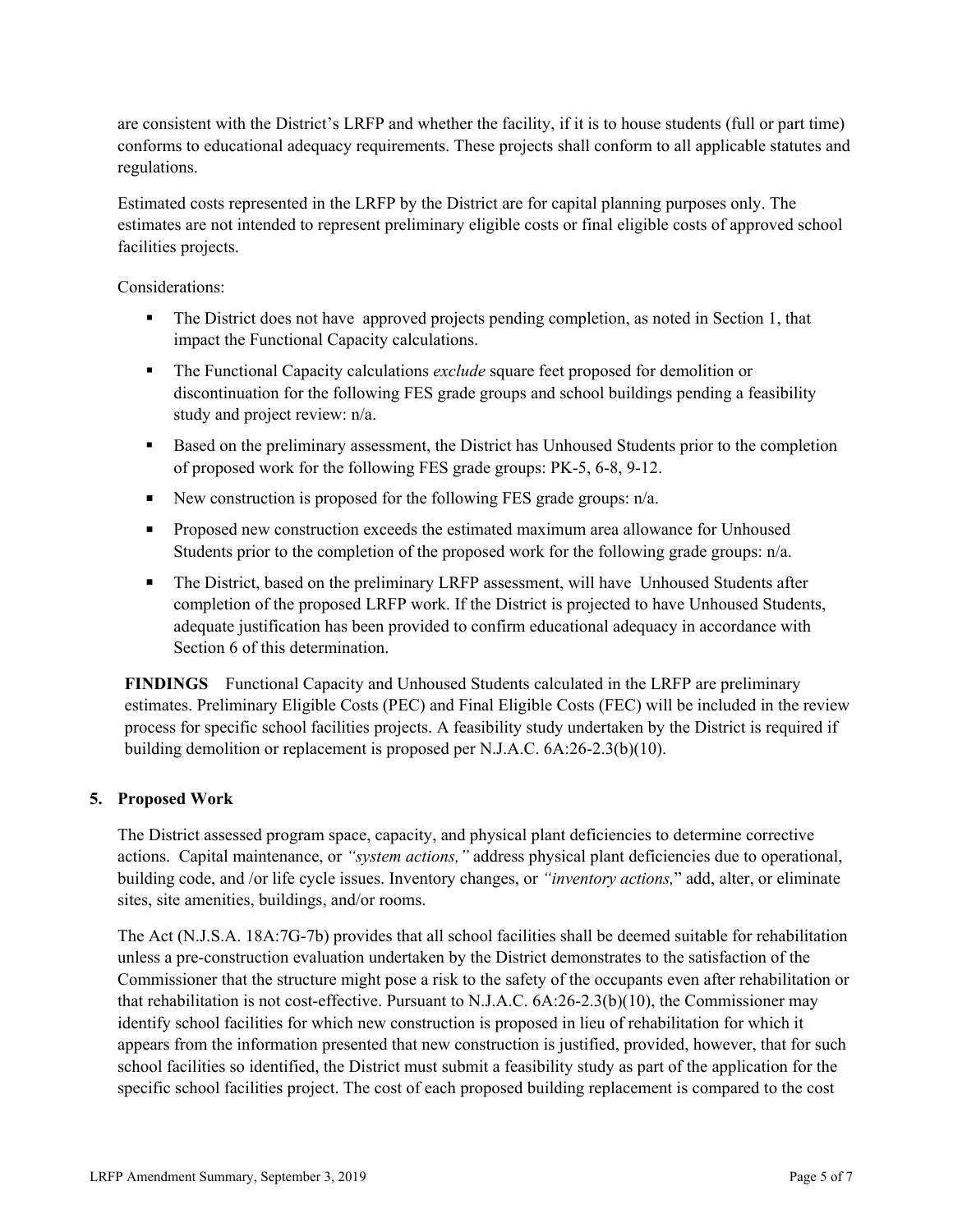of additions or rehabilitation required to eliminate health and safety deficiencies and to achieve the District's programmatic model.

Table 5 lists the scope of work proposed for each school based on the building(s) serving their student population. Detailed information can be found in the LRFP website reports titled *"School Asset Inventory," "LRFP Systems Actions Summary," and "LRFP Inventory Actions Summary."*

With the completion of the proposed work, the following schools are proposed to be eliminated:  $n/a$ ; the following schools are proposed to be added: n/a.

| <b>Proposed Scope of Work</b>                                                                  | <b>Applicable Schools</b>                                                                                                                                                                                       |  |  |
|------------------------------------------------------------------------------------------------|-----------------------------------------------------------------------------------------------------------------------------------------------------------------------------------------------------------------|--|--|
| Renovation only (no new construction)                                                          |                                                                                                                                                                                                                 |  |  |
| System actions only (no inventory actions)                                                     | Auten Road ESMS, Woodfern ES                                                                                                                                                                                    |  |  |
| Existing inventory actions only (no systems actions)                                           | n/a                                                                                                                                                                                                             |  |  |
| Systems and inventory changes                                                                  | Amsterdam ES, Hillsboro ES, Hillsborough<br>HS (addition), Hillsboro MS, Triangle ES,<br>Sunnymead ES, Woods Road ES (unless noted<br>otherwise, added TCUs and/or classroom<br>renovations, with Systems Work) |  |  |
| <b>New construction</b>                                                                        |                                                                                                                                                                                                                 |  |  |
| Building addition only (no systems or existing inventory actions)                              | n/a                                                                                                                                                                                                             |  |  |
| Renovation and building addition (system, existing inventory,<br>and new construction actions) | n/a                                                                                                                                                                                                             |  |  |
| New building on existing site                                                                  | n/a                                                                                                                                                                                                             |  |  |
| New building on new or expanded site                                                           | n/a                                                                                                                                                                                                             |  |  |
| Site and building disposal (in addition to above scopes)                                       |                                                                                                                                                                                                                 |  |  |
| Partial building demolition                                                                    | n/a                                                                                                                                                                                                             |  |  |
| Whole building demolition                                                                      | n/a                                                                                                                                                                                                             |  |  |
| Site and building disposal or discontinuation of use                                           | n/a                                                                                                                                                                                                             |  |  |

**Table 5. School Building Scope of Work**

**FINDINGS** The Department has determined that the proposed work is adequate for approval of the District's LRFP amendment. However, Department approval of proposed work in the LRFP does not imply the District may proceed with a school facilities project. The District must submit individual project applications with cost estimates for Department project approval. Both school facilities project approval and other capital project review require consistency with the District's approved LRFP.

## **6. Proposed Room Inventories and the Facilities Efficiency Standards**

The District's proposed school buildings were evaluated to assess general educational adequacy in terms of compliance with the FES area allowance pursuant to N.J.A.C. 6A:26-2.2 and 2.3.

District schools are proposed to provide less square feet per student than the FES after the completion of proposed work as indicated in Table 5: Auten Road ES/MS (114.97 GSF/Student where 129.76 is FES), and, Woodfern ES (123.15 GSF/Student where 125.00 is FES).